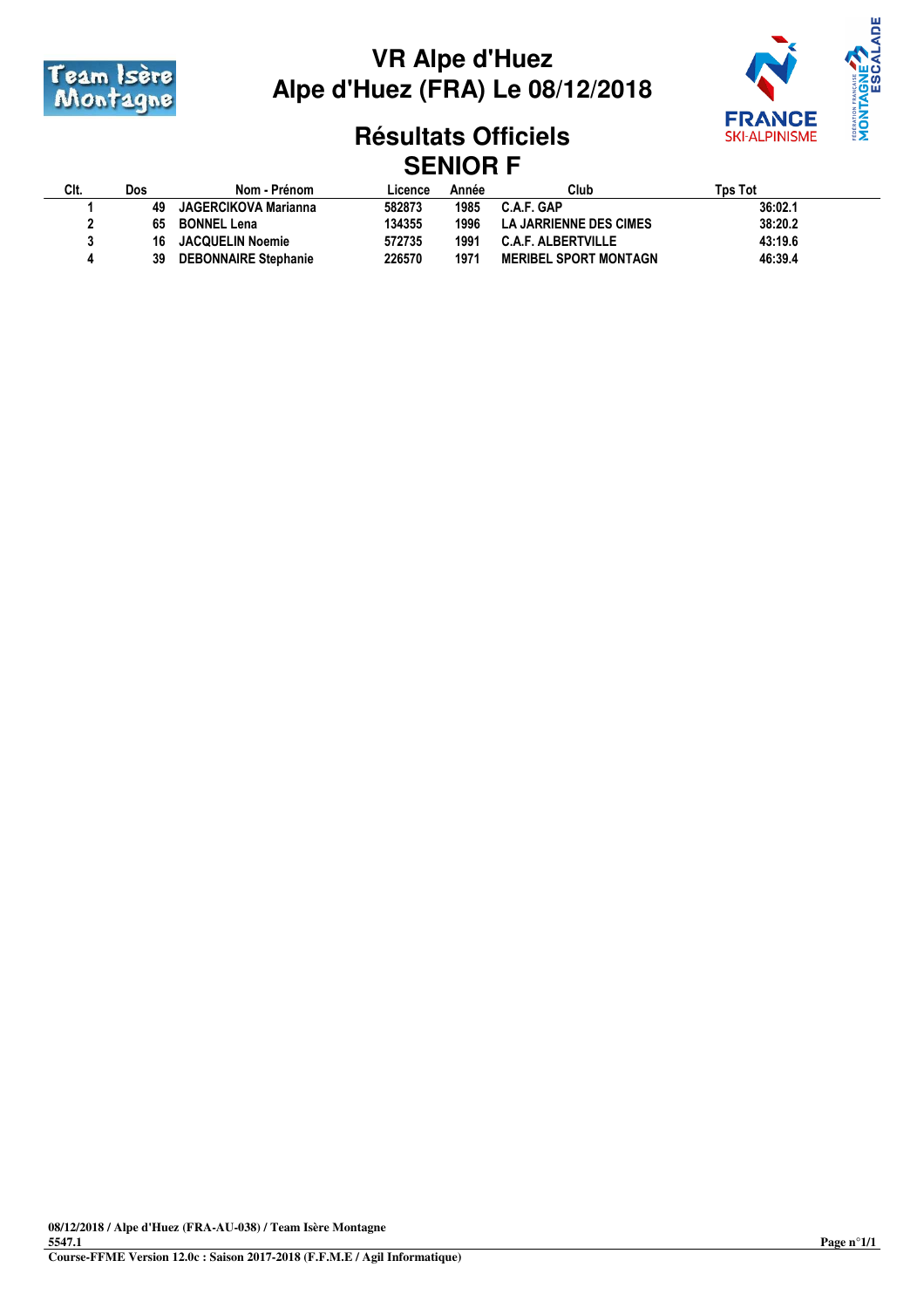



### **Résultats Officiels SENIOR H**

| Clt. | Dos             | Nom - Prénom                  | Licence | Année | Club                          | <b>Tps Tot</b> |
|------|-----------------|-------------------------------|---------|-------|-------------------------------|----------------|
| 1    | 11              | <b>EQUY Samuel</b>            | 414988  | 1996  | <b>TEAM ISERE MONTAGNE</b>    | 28:53.2        |
| 2    | 25              | <b>PERILLAT PESSEY Joris</b>  | 356375  | 1994  | <b>CLUB DES SPORTS LA CLU</b> | 29:38.5        |
| 3    | 44              | POCHAT COTTILLOUX Gedeon      | 400523  | 1995  | Licence HORS CLUB             | 30:14.3        |
| 4    | $\overline{7}$  | <b>PERRET Adrien</b>          | 353867  | 1990  | <b>BAUGES MONTAGNE SPOR</b>   | 30:57.6        |
| 5    | 33              | <b>GUDEFIN Yann</b>           | 284571  | 1986  | <b>MERIBEL SPORT MONTAGN</b>  | 31:11.6        |
| 6    | 43              | <b>MICHELON Julien</b>        | 546618  | 1997  | <b>C.A.F. GAP</b>             | 31:57.8        |
| 7    | 46              | <b>CAILLOT Yoan</b>           | 539495  | 1976  | <b>MERIBEL SPORT MONTAGN</b>  | 32:06.0        |
| 8    | 59              | <b>SAUTEL Florian</b>         | 504994  | 1994  | <b>CLUB DES SPORTS DE VAL</b> | 32:18.9        |
| 9    | 71              | <b>RODRIGUEZ Antoine</b>      | 227203  | 1990  | <b>Licence HORS CLUB</b>      | 32:46.6        |
| 10   | 6               | <b>PEREZ David</b>            | 536073  | 1997  | <b>TEAM ISERE MONTAGNE</b>    | 33:44.8        |
| 11   | 56              | NOÉBÈS TOURRÈS Valentin       | 582933  | 1992  | <b>BELLES GRIMPES EN BELL</b> | 33:51.4        |
| 12   | 72              | <b>NEYRON François</b>        | 227685  | 1974  | <b>TEAM ISERE MONTAGNE</b>    | 34:01.7        |
| 13   | 22              | <b>BELLAGAMBA Alain</b>       | 328001  | 1963  | <b>SKIALP UBAYE</b>           | 34:05.1        |
| 14   | 51              | <b>BEDOY Loic</b>             | 510706  | 1991  | <b>MERIBEL SPORT MONTAGN</b>  | 34:05.5        |
| 15   | 17              | <b>GUILLOTEAU Jeremy</b>      |         | 1991  |                               | 34:10.9        |
| 16   | 52              | <b>PUEYO Thomas</b>           | 464153  | 1992  | <b>TEAM ISERE MONTAGNE</b>    | 34:36.1        |
| 17   | 10 <sup>°</sup> | <b>BOUZON Lionel</b>          | 306045  | 1976  | <b>BELLES GRIMPES EN BELL</b> | 35:00.6        |
| 18   | 70              | <b>ZIJP David</b>             | 382513  | 1974  | <b>TEAM ISERE MONTAGNE</b>    | 35:14.2        |
| 19   | 35              | <b>NOEBES TOURRES Florent</b> |         | 1997  |                               | 35:28.7        |
| 20   | 34              | LE BAHER Samuel               | 168168  | 1978  | <b>BELLES GRIMPES EN BELL</b> | 36:06.3        |
| 21   | 60              | <b>YVART Sébastien</b>        | 256729  | 1977  | <b>BELLES GRIMPES EN BELL</b> | 36:34.9        |
| 22   | 31              | <b>BRUNOT Bob</b>             |         | 1991  |                               | 37:10.7        |
| 23   | 32              | <b>DAMEVIN Baptiste</b>       | 618589  | 1977  | <b>LA JARRIENNE DES CIMES</b> | 37:27.3        |
| 24   | 38              | <b>MOUCHART Thibault</b>      |         | 1996  |                               | 37:38.7        |
| 25   | 27              | <b>PUECH Ghyslain</b>         |         | 1988  |                               | 38:03.9        |
| 26   | 36              | <b>LOTTIN Xavier</b>          | 530868  | 1984  | <b>TEAM ISERE MONTAGNE</b>    | 38:10.9        |
| 27   | 53              | <b>VIELET Francis</b>         | 530849  | 1967  | <b>TEAM ISERE MONTAGNE</b>    | 38:15.6        |
| 28   | 29              | <b>RENAUD Christophe</b>      | 305271  | 1964  | TEAM ISERE MONTAGNE           | 39:07.5        |
| 29   | 12              | <b>DELETOMBE Baptiste</b>     |         | 1989  |                               | 39:19.5        |
| 30   | 55              | <b>BRONSARD Tristan</b>       |         | 1991  |                               | 39:21.5        |
| 31   | $\mathbf{2}$    | <b>CUINAT GUERRAZ Nils</b>    | 244985  | 1990  | <b>ESCALADE VOIRON ALPINI</b> | 39:54.6        |
| 32   | 45              | <b>MOUGIN Stéphane</b>        | 203201  | 1969  | <b>TEAM ISERE MONTAGNE</b>    | 40:45.7        |
| 33   | 15              | <b>PRIOUX Stephane</b>        |         | 1972  |                               | 41:47.9        |
| 34   | 28              | <b>BLANKENSTEIN Tom</b>       |         | 1984  |                               | 43:11.3        |
| 35   | 26              | <b>LAGARDE Christophe</b>     |         | 1986  |                               | 43:20.7        |
| 36   | 73              | <b>BARDET Thierry</b>         |         | 1974  |                               | 43:26.2        |
| 37   | 48              | <b>BOROT Gilbert</b>          |         | 1950  |                               | 43:57.6        |
| 38   | 24              | <b>DAVIS Pete</b>             |         | 1963  |                               | 49:20.7        |
| 39   | 21              | <b>MOUCHART Thibault</b>      |         | 1970  |                               | 58:48.7        |
|      | 37              | <b>TOURANCHEAU Bernard</b>    | 114974  | 1963  | <b>TEAM ISERE MONTAGNE</b>    | Abs            |
|      | 20              | <b>SADOUX Julien</b>          | 261541  | 1997  | <b>BELLES GRIMPES EN BELL</b> | Abs            |
|      | 4               | <b>MONTMASSON Nicolas</b>     | 421044  | 1997  | <b>BELLES GRIMPES EN BELL</b> | Abs            |
|      | 54              | <b>FEIGE Jerome</b>           | 127593  | 1973  | <b>MERIBEL SPORT MONTAGN</b>  | Abs            |
|      | 14              | <b>GAY Romain</b>             | 613667  | 1991  | <b>MERIBEL SPORT MONTAGN</b>  | Abs            |
|      | 1               | <b>CORNUS Samuel</b>          | 520705  | 1997  | TEAM ISERE MONTAGNE           | Abd            |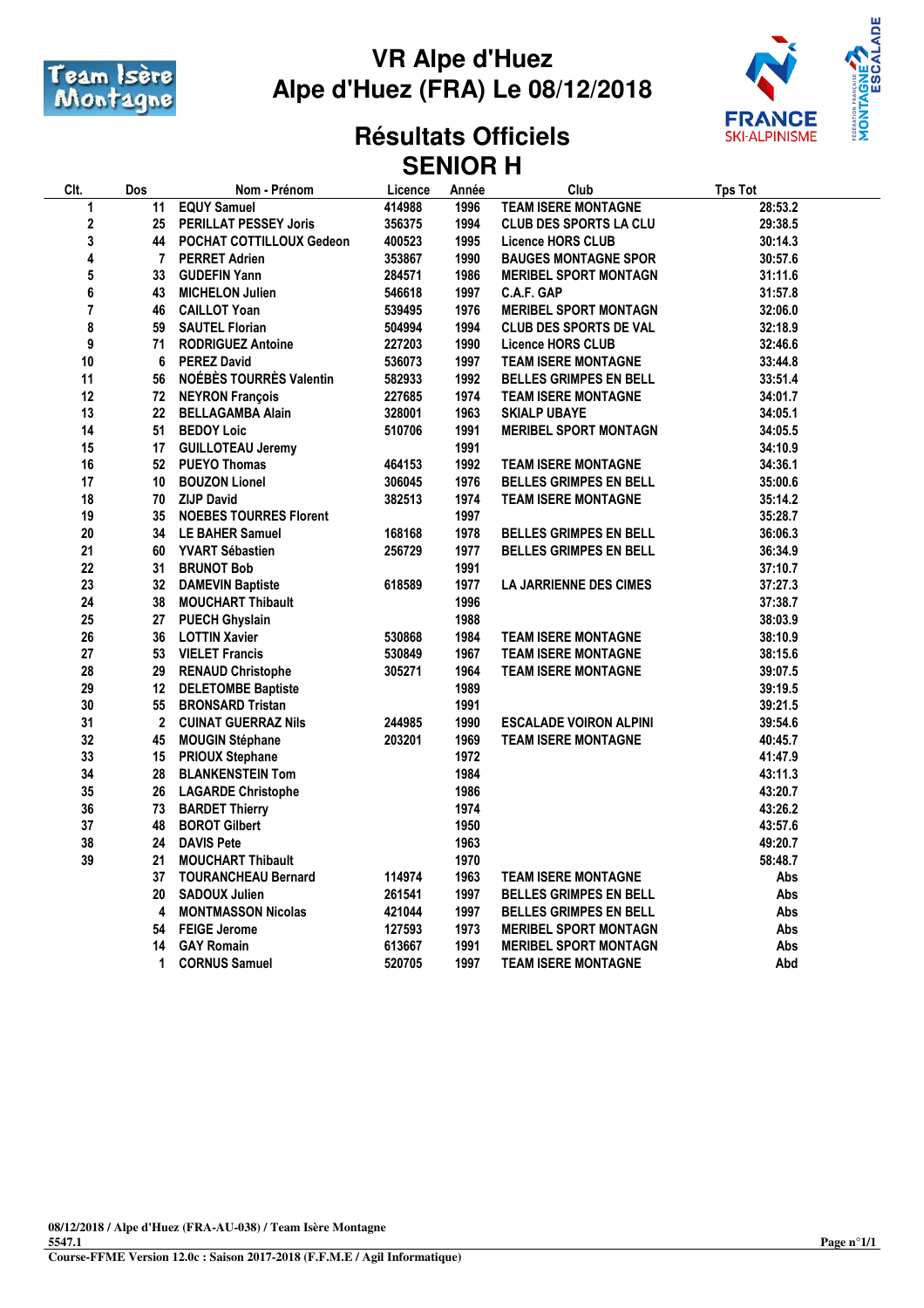



### **Résultats par Catégorie Résultats Officiels VETERAN**

| Clt                   | Dos                   | Nom - Prénom                | Licence | An   | Club                          | Tps Tot |  |
|-----------------------|-----------------------|-----------------------------|---------|------|-------------------------------|---------|--|
| Categ=VETERAN, Sexe=F |                       |                             |         |      |                               |         |  |
|                       | 39                    | <b>DEBONNAIRE Stephanie</b> | 226570  | 1971 | <b>MERIBEL SPORT MONTAGN</b>  | 46:39.4 |  |
|                       | Categ=VETERAN, Sexe=M |                             |         |      |                               |         |  |
|                       | 46                    | <b>CAILLOT Yoan</b>         | 539495  | 1976 | <b>MERIBEL SPORT MONTAGN</b>  | 32:06.0 |  |
| 2                     | 72                    | <b>NEYRON François</b>      | 227685  | 1974 | TEAM ISERE MONTAGNE           | 34:01.7 |  |
| 3                     | 22                    | <b>BELLAGAMBA Alain</b>     | 328001  | 1963 | <b>SKIALP UBAYE</b>           | 34:05.1 |  |
| 4                     | 10                    | <b>BOUZON Lionel</b>        | 306045  | 1976 | <b>BELLES GRIMPES EN BELL</b> | 35:00.6 |  |
| 5                     | 70                    | <b>ZIJP David</b>           | 382513  | 1974 | TEAM ISERE MONTAGNE           | 35:14.2 |  |
| 6                     | 34                    | <b>LE BAHER Samuel</b>      | 168168  | 1978 | <b>BELLES GRIMPES EN BELL</b> | 36:06.3 |  |
| 7                     | 60                    | YVART Sébastien             | 256729  | 1977 | <b>BELLES GRIMPES EN BELL</b> | 36:34.9 |  |
| 8                     | 32                    | <b>DAMEVIN Baptiste</b>     | 618589  | 1977 | <b>LA JARRIENNE DES CIMES</b> | 37:27.3 |  |
| 9                     | 53                    | <b>VIELET Francis</b>       | 530849  | 1967 | TEAM ISERE MONTAGNE           | 38:15.6 |  |
| 10                    | 29                    | <b>RENAUD Christophe</b>    | 305271  | 1964 | TEAM ISERE MONTAGNE           | 39:07.5 |  |
| 11                    | 45                    | <b>MOUGIN Stéphane</b>      | 203201  | 1969 | TEAM ISERE MONTAGNE           | 40:45.7 |  |
| 12                    | 15                    | <b>PRIOUX Stephane</b>      |         | 1972 |                               | 41:47.9 |  |
| 13                    | 73                    | <b>BARDET Thierry</b>       |         | 1974 |                               | 43:26.2 |  |
| 14                    | 48                    | <b>BOROT Gilbert</b>        |         | 1950 |                               | 43:57.6 |  |
| 15                    | 24                    | <b>DAVIS Pete</b>           |         | 1963 |                               | 49:20.7 |  |
| 16                    | 21                    | <b>MOUCHART Thibault</b>    |         | 1970 |                               | 58:48.7 |  |
|                       | 54                    | <b>FEIGE Jerome</b>         | 127593  | 1973 | <b>MERIBEL SPORT MONTAGN</b>  | Abs     |  |
|                       | 37                    | <b>TOURANCHEAU Bernard</b>  | 114974  | 1963 | TEAM ISERE MONTAGNE           | Abs     |  |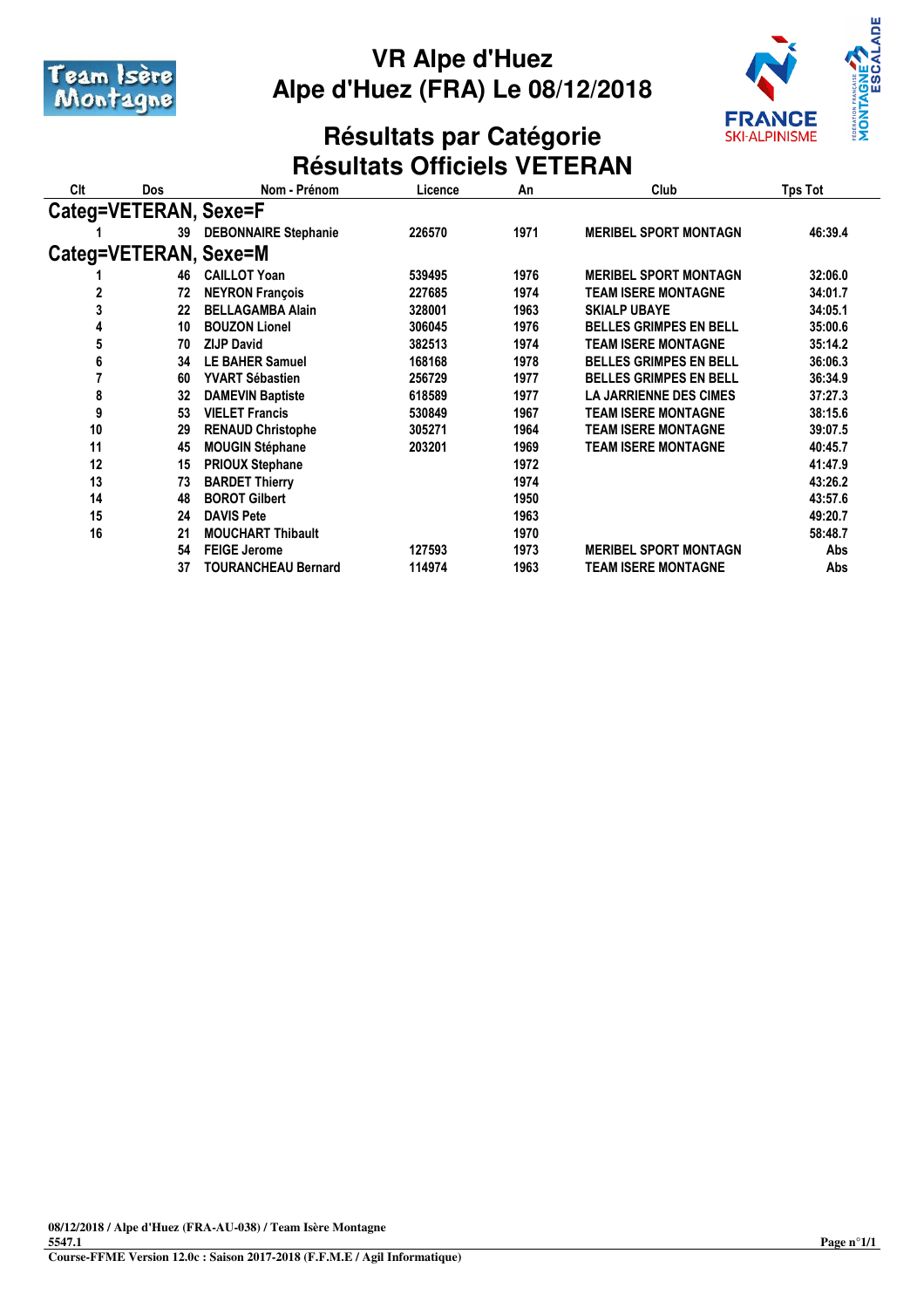



## **Résultats par Catégorie Résultats Officiels ESPOIR**

| Clt                  | Dos | Nom - Prénom                  | Licence | An   | Club                          | Tps Tot |
|----------------------|-----|-------------------------------|---------|------|-------------------------------|---------|
| Categ=ESPOIR, Sexe=F |     |                               |         |      |                               |         |
|                      | 65  | <b>BONNEL Lena</b>            | 134355  | 1996 | <b>LA JARRIENNE DES CIMES</b> | 38:20.2 |
| Categ=ESPOIR, Sexe=M |     |                               |         |      |                               |         |
|                      | 11  | <b>EQUY Samuel</b>            | 414988  | 1996 | <b>TEAM ISERE MONTAGNE</b>    | 28:53.2 |
|                      | 43  | <b>MICHELON Julien</b>        | 546618  | 1997 | C.A.F. GAP                    | 31:57.8 |
| 3                    | 6.  | <b>PEREZ David</b>            | 536073  | 1997 | <b>TEAM ISERE MONTAGNE</b>    | 33:44.8 |
| 4                    | 35  | <b>NOEBES TOURRES Florent</b> |         | 1997 |                               | 35:28.7 |
| 5                    | 38  | <b>MOUCHART Thibault</b>      |         | 1996 |                               | 37:38.7 |
|                      | 20  | <b>SADOUX Julien</b>          | 261541  | 1997 | <b>BELLES GRIMPES EN BELL</b> | Abs     |
|                      | 4   | <b>MONTMASSON Nicolas</b>     | 421044  | 1997 | <b>BELLES GRIMPES EN BELL</b> | Abs     |
|                      |     | <b>CORNUS Samuel</b>          | 520705  | 1997 | <b>TEAM ISERE MONTAGNE</b>    | Abd     |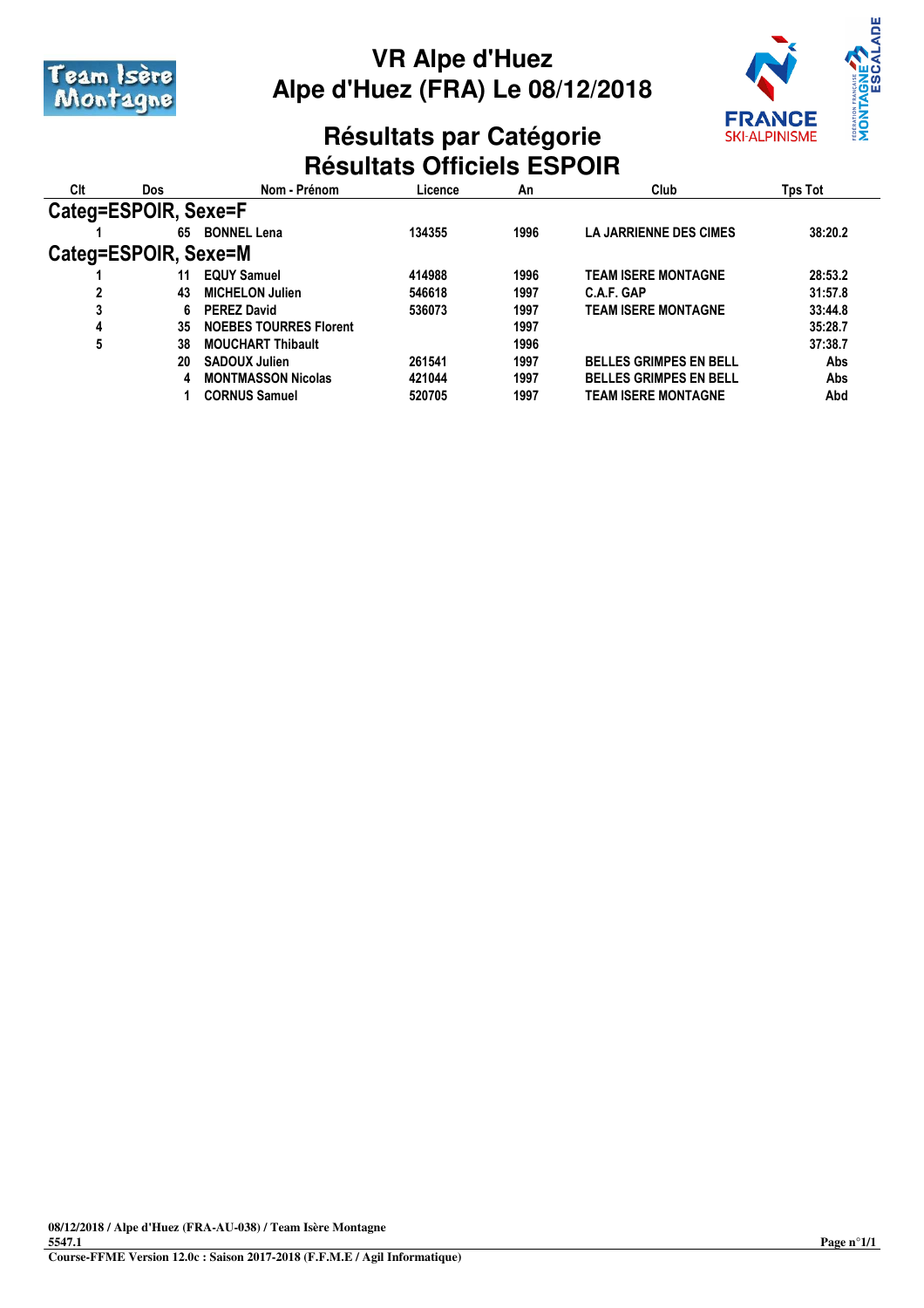



### **Résultats par Catégorie Résultats Officiels JUNIOR**

| Clt                  | Dos                  | Nom - Prénom                     | Licence | An   | Club                          | <b>Tps Tot</b> |  |
|----------------------|----------------------|----------------------------------|---------|------|-------------------------------|----------------|--|
| Categ=JUNIOR, Sexe=F |                      |                                  |         |      |                               |                |  |
|                      | 98                   | <b>PAILLARD Madeline</b>         | 568984  | 2001 | <b>CLUB DES SPORTS CHAMO</b>  | 34:21.9        |  |
| 2                    | 88                   | <b>AVANTURIER Aurelie</b>        | 542442  | 2001 | <b>TEAM ISERE MONTAGNE</b>    | 34:51.3        |  |
| 3                    | 85                   | <b>IRATZOQUY Marie Charlotte</b> | 483005  | 2000 | <b>PYRENEA SPORTS</b>         | 37:10.8        |  |
| 4                    | 96                   | <b>PUSSET Maëlys</b>             | 621334  | 2001 | <b>LA JARRIENNE DES CIMES</b> | 37:49.8        |  |
| 5                    | 84                   | <b>GINDRE Perrine</b>            | 389384  | 2001 | <b>TEAM ISERE MONTAGNE</b>    | 43:06.2        |  |
|                      | Categ=JUNIOR, Sexe=M |                                  |         |      |                               |                |  |
|                      | 41                   | <b>BERNAZ Julien</b>             | 508486  | 1999 | <b>C.A.F. DU LEMAN</b>        | 32:07.7        |  |
| 2                    | 3                    | <b>ALLEMOZ Theo</b>              | 540504  | 1999 | <b>C.A.F. ALBERTVILLE</b>     | 32:31.0        |  |
| 3                    | 66                   | <b>CARCEY COLLET Hugo</b>        | 540505  | 1999 | <b>C.A.F. ALBERTVILLE</b>     | 32:49.1        |  |
| 4                    | 47                   | <b>GINER Pablo</b>               | 555289  | 2001 | <b>TEAM ISERE MONTAGNE</b>    | 32:51.7        |  |
| 5                    | 19                   | <b>PARENT Louis</b>              | 234681  | 2001 | <b>CLUB DES SPORTS CHAMO</b>  | 33:07.0        |  |
| 6                    | 42                   | <b>GALINDO Robin</b>             | 499040  | 2000 | <b>TEAM ISERE MONTAGNE</b>    | 33:16.9        |  |
| 7                    | 57                   | <b>AGERON Gabin</b>              | 212042  | 1999 | <b>LA JARRIENNE DES CIMES</b> | 33:23.2        |  |
| 8                    | 62                   | <b>FLAMMIER Bastien</b>          | 475271  | 1999 | <b>C.A.F. ALBERTVILLE</b>     | 34:16.7        |  |
| 9                    | 8                    | <b>GARCIN Victor</b>             | 565107  | 2000 | <b>TEAM ECRINS HAUTES ALP</b> | 34:18.6        |  |
| 10                   | 23                   | <b>CIFERMAN Estéban</b>          | 499526  | 1999 | <b>C.A.F. ALBERTVILLE</b>     | 34:21.3        |  |
| 11                   | 58                   | <b>CHESNEY Alexis</b>            | 519725  | 2001 | <b>CLUB DES SPORTS CHAMO</b>  | 34:23.1        |  |
| 12                   | 50                   | <b>BERTOLINI Lucas</b>           | 451018  | 1999 | <b>CLUB DES SPORTS CHAMO</b>  | 35:12.9        |  |
| 13                   | 18                   | <b>ZIJP Quentin</b>              | 615436  | 2001 | <b>TEAM ISERE MONTAGNE</b>    | 35:15.6        |  |
| 14                   | 68                   | <b>COLLIARD Dorian</b>           | 580425  | 1999 | <b>MERIBEL SPORT MONTAGN</b>  | 35:31.7        |  |
| 15                   | 30                   | <b>DELARIS Julien</b>            | 659690  | 1999 | <b>Licence HORS CLUB</b>      | 36:10.1        |  |
| 16                   | 63                   | <b>BONDOUX Quentin</b>           | 540272  | 1999 | <b>TEAM ISERE MONTAGNE</b>    | 36:31.2        |  |
| 17                   | 64                   | <b>BUINOUD Augustin</b>          | 419567  | 2000 | <b>C.A.F. DU LEMAN</b>        | 36:57.6        |  |
| 18                   | 5                    | <b>MARIETTA ALEINA Antoine</b>   | 498741  | 2001 | <b>TEAM ISERE MONTAGNE</b>    | 37:02.7        |  |
| 19                   | 9                    | <b>TOURANCHEAU David</b>         | 578155  | 2001 | <b>TEAM ISERE MONTAGNE</b>    | 37:17.5        |  |
| 20                   | 40                   | <b>DORNE Sonam</b>               |         | 2001 |                               | 37:29.4        |  |
| 21                   | 69                   | <b>CABROL Léo</b>                | 310110  | 1999 | <b>TEAM ISERE MONTAGNE</b>    | 37:31.8        |  |
| 22                   | 67                   | <b>VILLETTE Timothée</b>         | 555410  | 2001 | <b>TEAM ISERE MONTAGNE</b>    | 37:57.7        |  |
| 23                   | 61                   | <b>OSAKI Kenta</b>               | 650457  | 2000 | <b>MERIBEL SPORT MONTAGN</b>  | 39:12.5        |  |
| 24                   | 13                   | <b>CHAPTAL Théo</b>              | 516382  | 2000 | <b>MERIBEL SPORT MONTAGN</b>  | 43:49.7        |  |